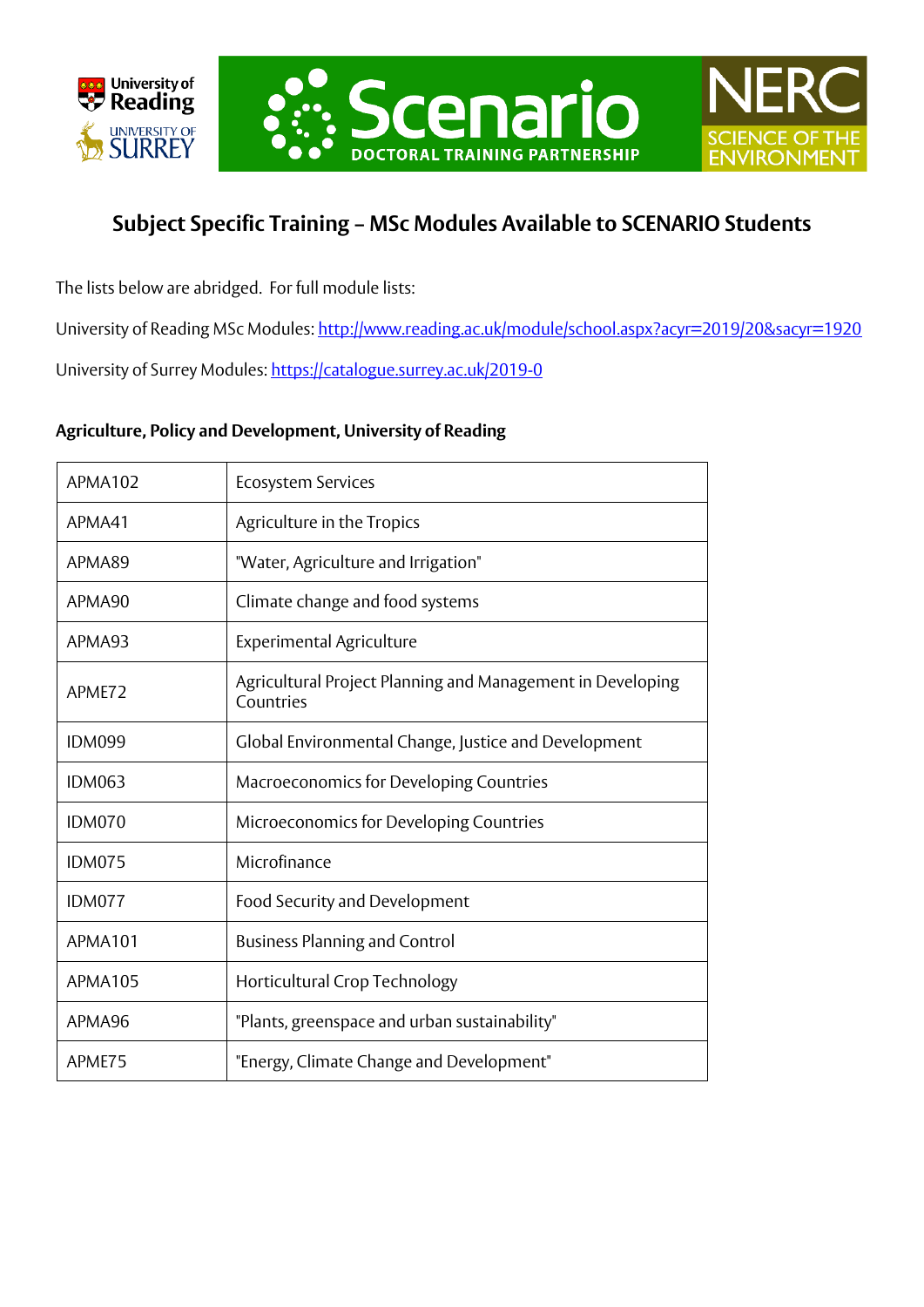#### **Archaeology, Geography and Environmental Sciences, University of Reading**

| <b>GV344</b>  | Culture and Development in Africa                  |
|---------------|----------------------------------------------------|
| GV3AP         | Air Pollution: Effects and Control                 |
| GV3CC         | Climate Change                                     |
| GV3CPS        | Consumption, politics and space                    |
| GV3CJS        | "Climate Policy, Justice and Society"              |
| <b>GV3DLE</b> | <b>Dryland Environments</b>                        |
| <b>GV3EDL</b> | Environment and Development in Latin America       |
| GV3ESM        | <b>Ecosystems Modelling</b>                        |
| <b>GV3EVP</b> | <b>Environmental Pollution</b>                     |
| GV3I7         | Carbon and Global Change                           |
| <b>GVMPFF</b> | Preparing for Floods                               |
| GV3RSD        | Resilience for Sustainable Development             |
| <b>GV3TRC</b> | Tropical Rainforests, Climate & Lost Civilisations |
| <b>GVMCC</b>  | Climate Change                                     |
| <b>GVMQAD</b> | Quantitative Analysis of Environmental Data        |
| <b>GVMSWQ</b> | Soils and Water Quality                            |

#### **Biological Sciences, University of Reading**

| <b>BIMEC2</b>      | Vertebrate Conservation               |
|--------------------|---------------------------------------|
| BIMWM <sub>2</sub> | <b>Current Issues in Conservation</b> |

### **Centre for Environment and Sustainability, University of Surrey**

| ENGM064 | FOUNDATIONS OF SUSTAINABLE DEVELOPMENT             |
|---------|----------------------------------------------------|
| ENGM066 | ENVIRONMENTAL AUDITING AND MANAGEMENT SYSTEMS      |
| ENGM067 | SUSTAINABLE DEVELOPMENT APPLICATIONS               |
| ENGM069 | CORPORATE, SOCIAL AND ENVIRONMENTAL RESPONSIBILITY |

### **Chemical and Process Engineering, University of Surrey**

| ENGM245 | SOLAR ENERGY TECHNOLOGY       |
|---------|-------------------------------|
| ENGM246 | <b>WIND ENERGY TECHNOLOGY</b> |

#### **Chemistry, University of Surrey**

| $\mid$ CHE3041 | PHYSICAL CHEMISTRY (DISTANCE LEARNING)                                   |
|----------------|--------------------------------------------------------------------------|
| CHE3042        | STRUCTURE AND SPECTROSCOPY IN INORGANIC CHEMISTRY<br>(DISTANCE LEARNING) |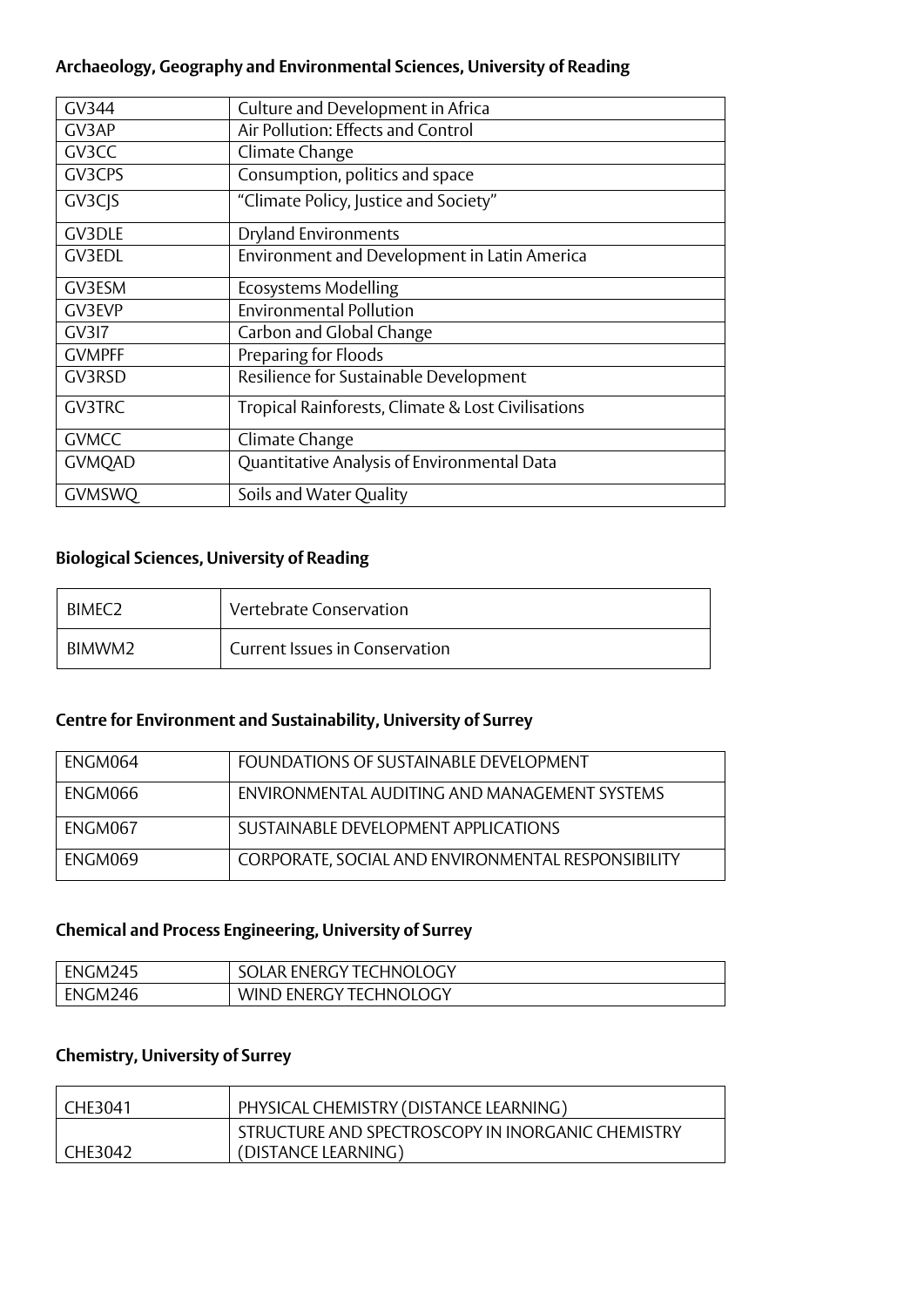# **Chemistry, University of Reading**

| CH4AN1       | Advanced Analytical Techniques for the Molecular Sciences     |
|--------------|---------------------------------------------------------------|
| <b>CH4I2</b> | Catalysis                                                     |
| <b>CH4I3</b> | <b>Functional Inorganic Materials</b>                         |
| <b>CH4O1</b> | Advanced Organic Chemistry - Synthesis of Complex Targets (2) |
| CH4PC        | <b>Polymer Chemistry</b>                                      |

### **Civil and Environmental Engineering, University of Surrey**

| <b>FNG3177</b> | ENVIRONMENTAL ENGINEERING AND HYDROLOGY            |
|----------------|----------------------------------------------------|
| ENGM057        | WATER RESOURCES MANAGEMENT AND HYDRAULIC MODELLING |

#### **Computer Science, University of Reading**

| CSMBD16 | <b>Big Data Analytics</b> |
|---------|---------------------------|
| CSMCC16 | Cloud Computing           |
| CSMDM16 | Data Analytics and Mining |
| CSMIA19 | Image Analysis            |
| CSMML16 | Machine Learning          |

# **Construction Management and Engineering, University of Reading**

| <b>CEM216</b> | International Construction Labour                   |
|---------------|-----------------------------------------------------|
| <b>CEM220</b> | Urban Sustainability                                |
| <b>CEM223</b> | Urban Microclimates                                 |
| <b>CEM224</b> | Carbon Management                                   |
| <b>CEM226</b> | ICT and Energy Management                           |
| <b>CEM221</b> | <b>Energy in Buildings</b>                          |
| <b>CEM242</b> | Advanced Visualisation and Interactive Technologies |
| <b>CEM236</b> | Environmental Quality and Well-being                |
| <b>CEM227</b> | Renewable Energy in Power Systems                   |
| <b>CEM229</b> | Green Building Assessment                           |